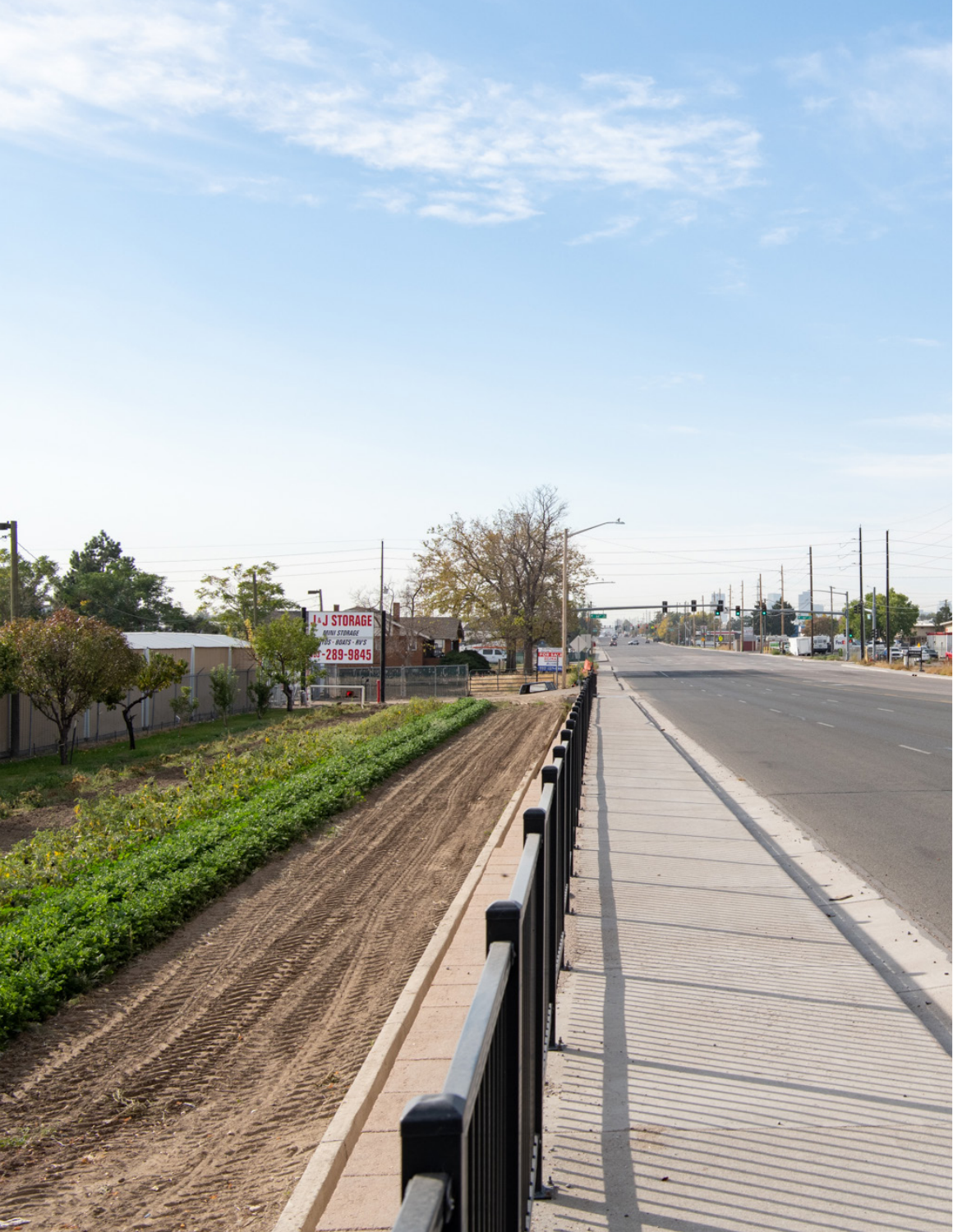# **EXECUTIVE SUMMARY**

*Advancing Adams: Planning for a Shared Future* is a planning effort that includes the update of three plans simultaneously:

- Comprehensive Plan
- Transportation Master Plan (TMP)
- Parks, Open Space & Trails Master Plan (POST)

This trio of updates will create a coordinated vision and comprehensive set of policy goals, recommendations, and strategies that work together to encourage sensitive development, robust economic development, a connected and efficient multimodal transportation network, and parks, open spaces and trails that are used by all residents year-round.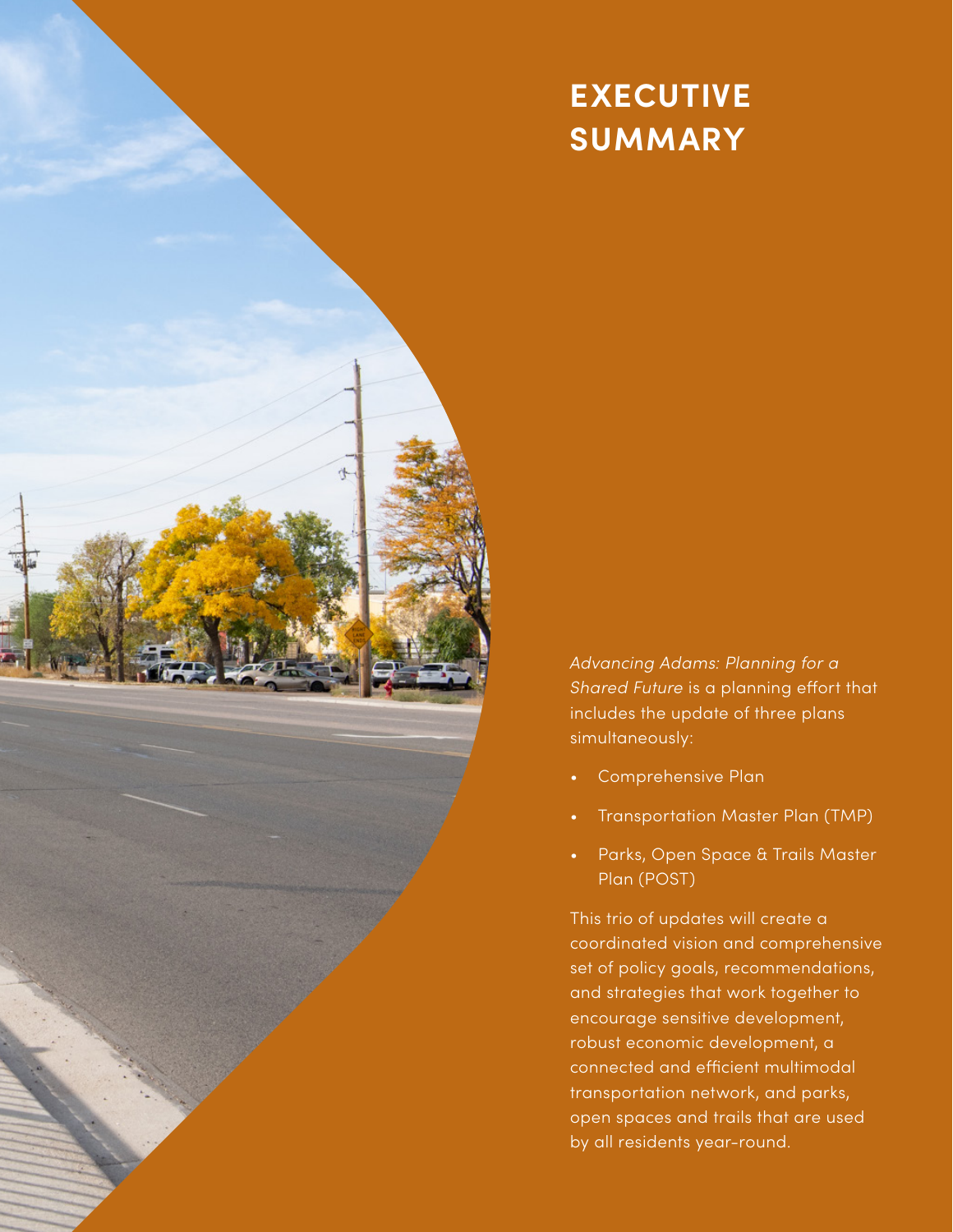This plan, the TMP, will set the foundation to drive County short and long-term multimodal transportation. Through the planning process, projects, programs, and policies will be identified that help create a successful multimodal transportation network for people of all ages and abilities. It will be a network that is connected, efficient, comfortable, easy to navigate, and convenient. Creating an attractive transportation system will ensure Adams County remains one of the top places to live, work, and play in the Denver metro region.

*Advancing Adams Transportation Master Plan* is a comprehensive process that will provide a roadmap for the Plan's vision:

*The Transportation Master Plan (TMP) sets a foundation that drives County transportation investments in the short and long-term. The TMP will ensure the County remains at the top of places to live, work, and play in the Denver metropolitan region by identifying projects, programs, and policies that create a multimodal transportation network for all ages and abilities that is safe, comfortable, connected, efficient, convenient, and fiscally responsible.* 

This report is *Phase I: Grounding (Existing Conditions & Analysis of Opportunities)*. This report will be followed by Phase II: Plan for the Future. Phase I sets the foundation for Phase II by assessing the current challenges and opportunities for multimodal travel within Adams County.

This report consists of five components:

- Background and context for the Transportation Master Plan
- Preliminary plan metrics that identify the drivers of success
- An assessment of the multimodal transportation network in Adams County
- An analysis of future trends in transportation locally and nationally
- An assessment of existing conditions on the five strategic corridors identified for Advancing Adams

## BACKGROUND

Adams County, Colorado (1,182 square miles) is located in the northeast quadrant of the state with the Denver metropolitan areas defining the western portion of the County and agricultural rural areas in the east. Adams County abuts seven counties and has 17 member jurisdictions (incorporated and unincorporated). With a population of 530,000 and expected to grow to over 580,000 in the next five years, there is an increasing demand for transportation facilities and services to travel within and through the County. The County has an extensive transportation network that includes roadways for freight and passenger vehicles (paved and unpaved), on and offstreet bicycle facilities, sidewalks and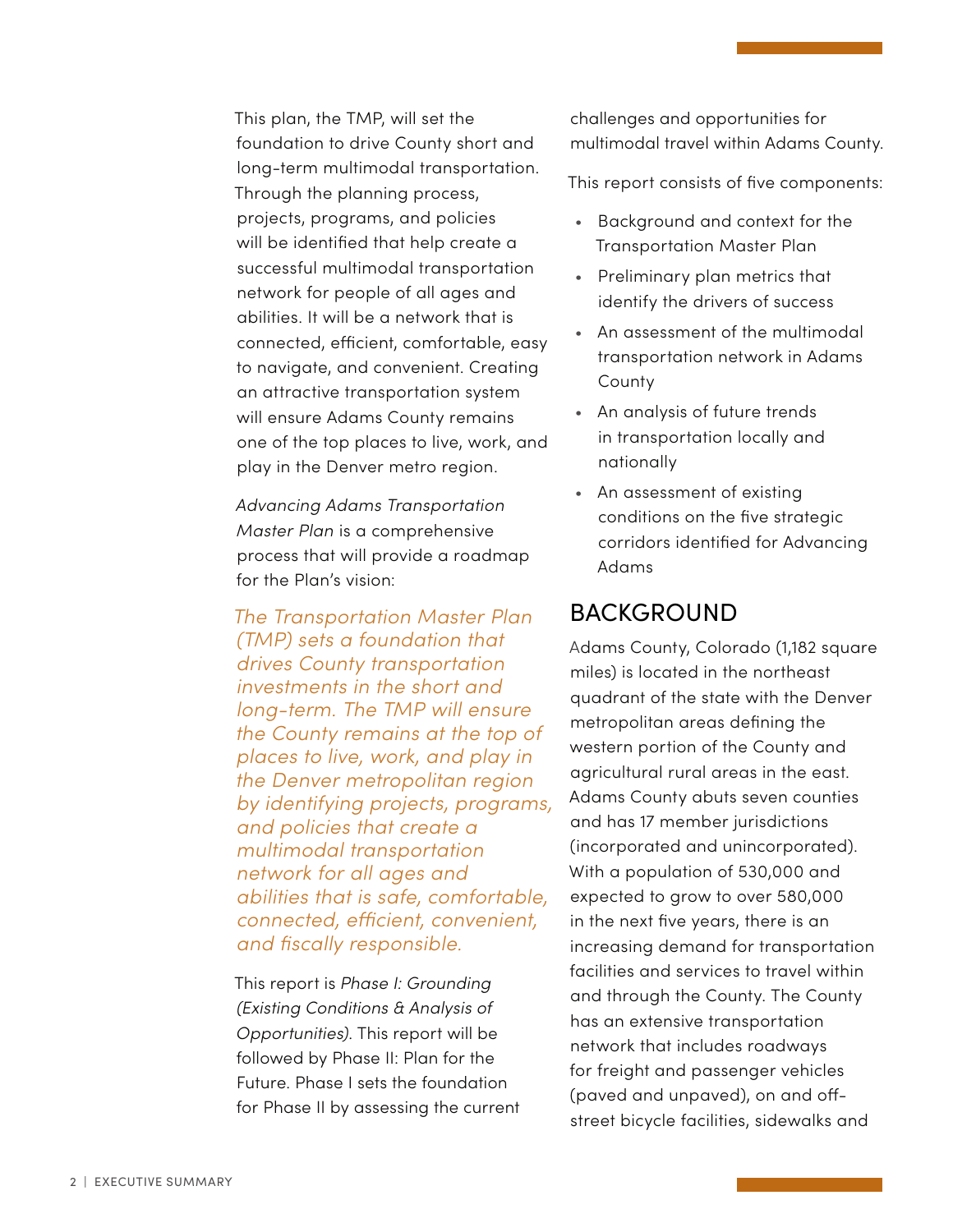crossings, and bus and commuter rail transit service.

### PLAN METRICS

Preliminary plan metrics will be used to guide the development of the TMP by clearly identifying the drivers of success. In understanding the metrics and indicators that are important to Adams County, this Plan can recommend and prioritize infrastructure projects, programs, and policies that will lead to the achievement of those defined thresholds. The metrics include indicators on safety, access to trails, sustainability, freight, regional connectivity, and innovation.

# MULTIMODAL ANALYSIS

A set of challenge and opportunity areas were identified to show specific geographies, corridors and small areas where there are opportunities to advance specific topic areas. Factors used to identify these specific areas include congestion, connectivity, safety, and barriers to multimodal travel. These opportunity areas include: SH 7, 120th Avenue, 104th Avenue, Southwest Adams County (east and west of I-25), Central Adams County, and the western edge of Commerce City.

In addition, this report assesses the existing conditions for:

**• Driving-** The Adams County roadway network is comprised of Adams County-owned roadways

and CDOT-owned roadways, as well as paved and unpaved roadways. The roadway network provides a connected and efficient means of moving vehicles, including freight, to and through Adams County.

- **• Walking-** The pedestrian network in Adams County consists of sidewalks and crossing. There are 407 miles of sidewalks in the unincorporated parts of County and 13 miles of missing sidewalks.
- **• Bicycling-** The bicycle network in Adams County consists of on and off-street bicycle facilities. These facilities are primarily in the western portion of the County. There are 31 miles of bike lanes as well as shared use paths for recreation and transportation
- **• Transit-** Transit in Adams County consists of local and regional buses, commuter rail, FlexRide (which is RTDs first and last mile service), and human service providers. Transit investment in Adams County has been high in recent years with the addition of the B and G rail lines as well as the recent opening of the N Line. These rail lines connect various parts of Adams County to downtown Denver, greatly improving access to jobs and other amenities. However, there is no fixed route service in the eastern portion of the County.
- **• Safety-** The majority of crashes take place in the southwest portion of the County. The number of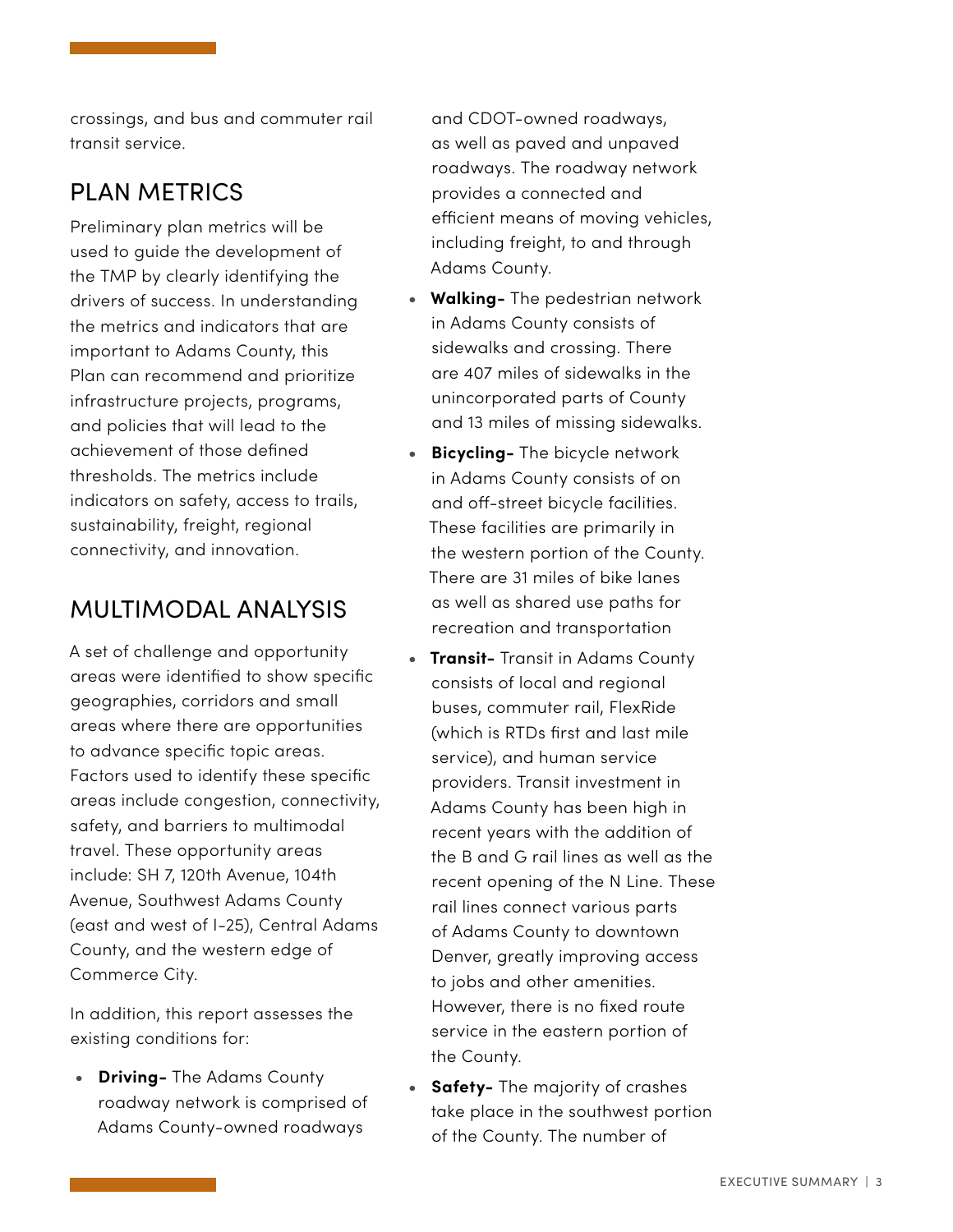crashes resulting in severe injuries stayed close to the six-year average of 60 severe injuries per year, while the number of crashes resulting in deaths has steadily been increasing since 2013, with the exception of a decline in 2018

- **• Parking-** Adams County has nearly 13 square miles of off-street surface parking, 97% of which consists of impervious surfacing. Recent studies of on and off-street parking revealed that the County generally has an excess of parking and opportunities to better match parking demand with supply.
- **• Freight-** Adams County has a high level of freight activity due to its proximity to Denver, presence of distribution and logistics centers, access to multiple interstate highways, and presence of freight railroad lines. I-70 is the main freight corridor, with trucks constituting 19% of vehicle traffic on average.

#### INNOVATION

Adams County's vision is to be the most innovative and inclusive county in America. Transportation is a powerful and effective way to exemplify this innovation. Transportation is changing quickly; and Plans like this one help identify potential policies and infrastructure to leverage these emerging technologies so that they support the Advancing Adams goals. Some examples of

transportation innovations that are expected to increase include:

- Shared mobility like bike share or Transportation Network Companies (TNCs)
- Electric vehicles that support Adams County sustainability goals
- Autonomous vehicles
- Mobility hubs around transit stations that make it easier to connect to commuter rail
- Dynamic, connected transportation systems, called Intelligent Transportation Systems (ITS)

#### FIVE STRATEGIC CORRIDORS

To highlight specific opportunities for focused improvements in key areas, Advancing Adams has selected five strategic corridors that are analyzed in greater detail as a part of this planning process—Federal Boulevard, Washington Street, Pecos Street, 104th Avenue, and 120th Avenue. Each of these corridors has varying land uses, gaps in the transportation network, and goals for moving people and goods. A summary of the transportation gaps and opportunities for each corridor is outlined in the following table: